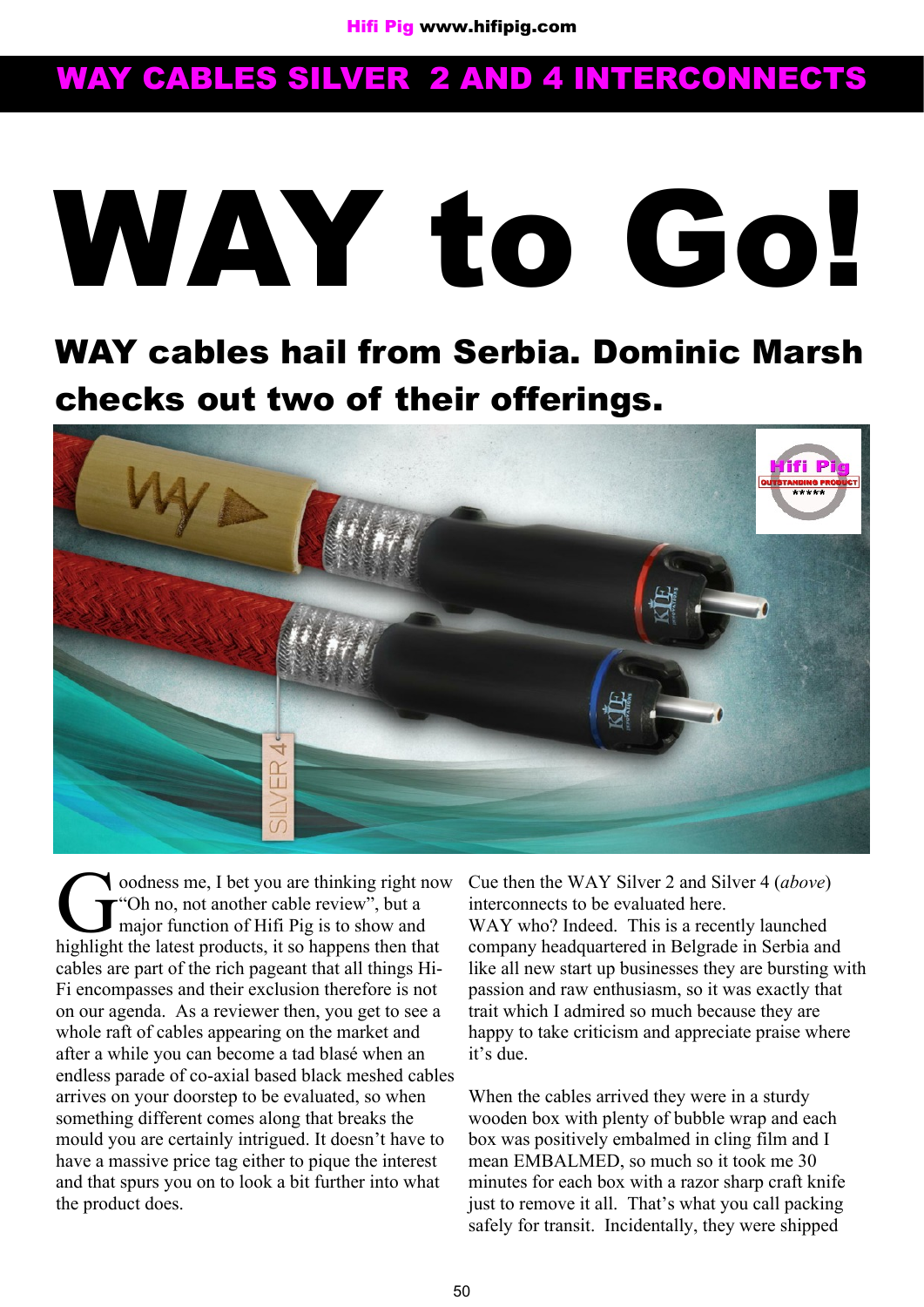from the Berlin branch and they have other distributors already established around Eastern Europe.

#### **CONSTRUCTION**

I have encountered some really flexible cables in my time, but never as flexible as the WAY Silver interconnects are. They are quite a chunky cable with an outside diameter of 12mm or so, but they drape across a finger like a dead snake or worm, with both verticals hanging perfectly parallel beneath the finger they are draped over. Both cables have cotton outer sleeving, the Silver 2 is dressed in a natural white, while the Silver 4 has a deep red colour coat. Terminations are in the form of KLE Harmony RCA connectors, the Silver 2 having silver plated copper plugs, while the Silver 4 sports the 'Absolute' pure silver variant of this connector family. Betwixt plug and cable we find silver corded whipping of around 2cm or so which makes no secret of the fact that these cables are made purely by hand with no machine involvement at all. This is further evidenced by tied on "name tags" of small rectangular strips denoting the model and serial numbers. Allowed to roam freely up and down the cable is a natural bamboo cylinder just a tiny bit larger than the cable's diameter which is carved with the name "WAY" on it, which you think is about to fall off an end but never does. If ever you had a vision of a bespoke cable hand built from the ground up instead of being

chopped off a bulk 100+ metre reel of the stuff, then this is it personified. This is further enforced by a hand written summary of the cable's, model, length and the builder on a leaflet inside the box and the box itself is also hand made with the WAY logo imprinted into the lid.

As befits the model names, the Silver 2 has 99.99% pure silver conductors of 23 AWG or 0.26 mm² if you prefer, while the Silver 4 is wired with 99.99% pure silver at 20 AWG or 0.52 mm² conductors. Insulation and dielectric material is pure cotton fibre, said to be closest to the permittivity of a vacuum or free air, so the company says.

Prices at time of testing are Silver 2 for a 1 m pair with KLEI COPPER Harmony RCA: 199 € and the Silver 4 for a 1 m pair with KLEI Silver ABSOLUTE Harmony RCA: 499 € Other lengths and connectors are available at time of ordering and I believe you can order by quarter metre increments too to save money.

#### **SOUND QUALITY**

I was informed by WAY that the Silver 2 cable already has some usage while the Silver 4 was straight off production so would need a burn in period of 200 hours or so. Gulp. Armed with that information I began the evaluation with the Silver 2

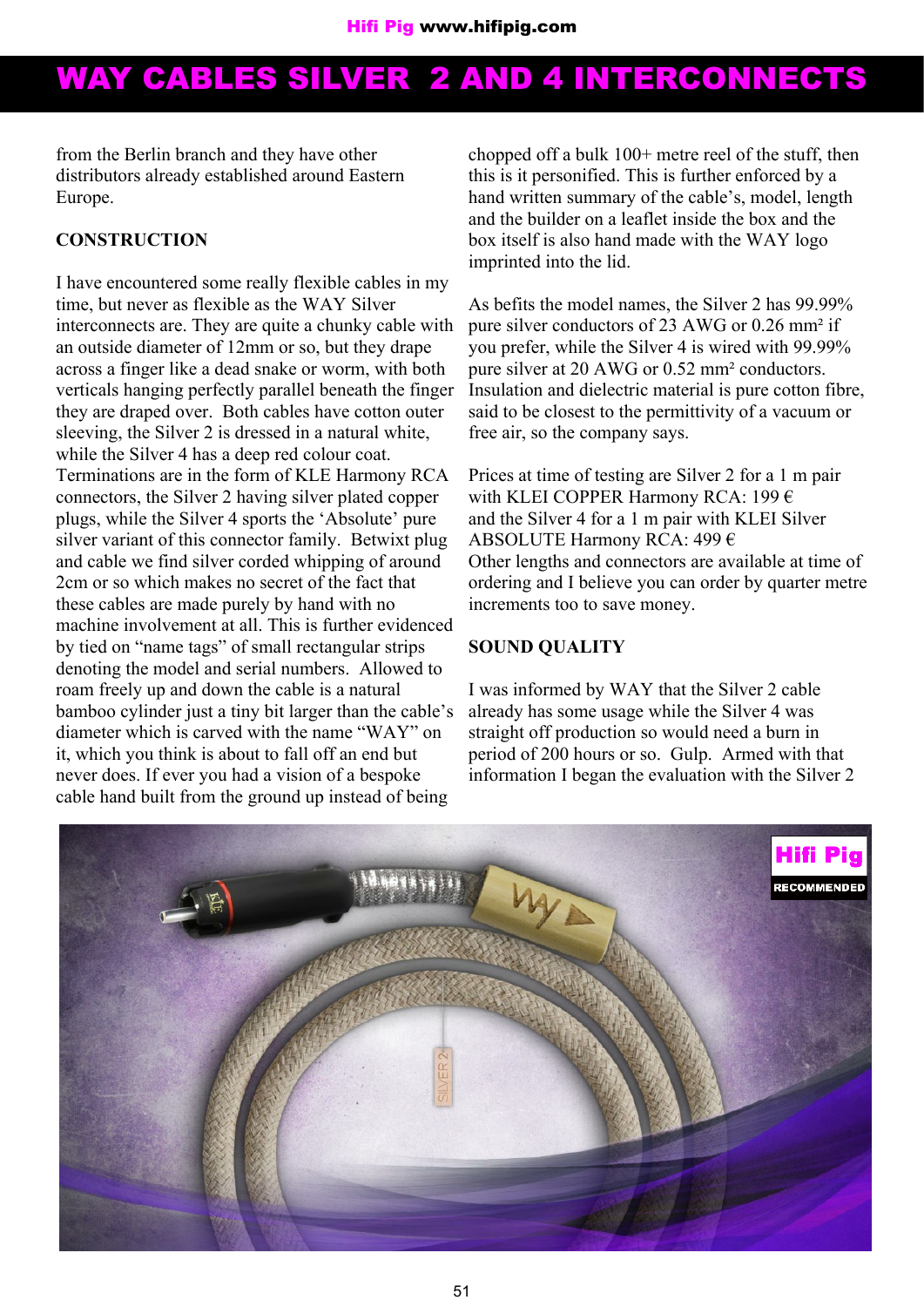cable, while the Silver 4 was left cooking away slowly on another spare system.

When I initially connected the Silver 2 cables it sounded a bit shut in and cloudy so I assumed that the "some usage" WAY had mentioned wasn't sufficient for full burn in, so that too got another 20 hours on another system. After that period the sound had opened up and the cloudiness had vanished so I began some serious critical listening.

The Silver 2 gave a good account of itself with nothing in the sonic palette I could level any serious criticism at. Sure, it couldn't compete with other more expensive cable confections with it's detail resolution, clarity and bass heft, but amongst similar priced and specified cables it could hold it's head up, with pride too I might add. It had enough bounciness and vitality to hold the interest and it certainly didn't spill over at any time into being bland or dull, so a cable that has my close scrutiny for several hours per day over a week or so for the evaluation, without offending or annoying, gets a good rating regardless. It had a commendably quiet low noise background so the details it revealed were not masked or blurred, but the extreme top-end was rolled off, as was the extreme lower registers. Midband was this cable's real forte and female vocals in particular which had no congestion or fuzziness at all.

Moving on to the Silver 4 cable now and the sound quality moved upwards commensurate with its price differential to the Silver 2.

Whereas the Silver 2 never did engage me completely, the Silver 4 certainly did from the first bar onwards. Powerful solid bass, a sweet and mellifluous top-end with no shortage of nuances and insights, the sound just flowed freely from the speakers. It was that ease of listening that I enjoyed the most with the Silver 4 and many was the time the listening sessions went on way past my normal bed time, because that effect of drawing me into the music made the hours seem to just fly by.

Of course, I had to show the WAY Silver 4 cables a couple of my torture tracks to see where the limitations were in the sound, so into the CD drawer went Porcupine Tree's "Deadwing" album, which although isn't the last word in mangling the sound beyond recognition as some music classed as "torture tracks" can be, nevertheless it presents a decent obstacle course for any system to traverse unscathed, because the better the system is, the worse it sounds I have found. With the WAY Silver 4 cable installed it was actually a rather pleasant listen, which tells me that while the Silver 4 can reveal a plethora of details, they don't suffer from turning the sound into a relentless, fatiguing, unforgiving kind of sound when they are severely provoked by a raw recording such as this.

#### **CONCLUSION**

So what can we conclude from this review? The Silver 2 cable offers very good value for its asking price. Neither the last word in detail resolution, nor the last word in plumbing the lower registers either, but for all that it remained constant in its performance with no shocks or surprises to be concerned over.

The Silver 4 cable was in another league entirely so it's higher cost over the Silver 2 seemed justified. They never once offended; they did a grand job of drawing me into the music and the way they sailed their way through the Porcupine Tree album sums up all their strengths that they could provide a good rendition of what music was playing through them without spilling over into being analytical and harsh.

**SILVER 2 Build quality: 9.0/10 Sound quality: 7.7/10 Value for money: 8.6/10 Overall: 8.3/10**

**SILVER 4 Build quality: 9.0/10 Sound quality: 8.3/10 Value for money: 8.3/10 Overall: 8.5/10**

### **At the time of review an overall score of above 8.5 (now 9) meant that the Silver 4 cables had to go on for second review. Ian Ringstead continues.**

I was asked to do a follow up review to Dominic's on these cables as he had been rather impressed by them. Now cables to me are obviously